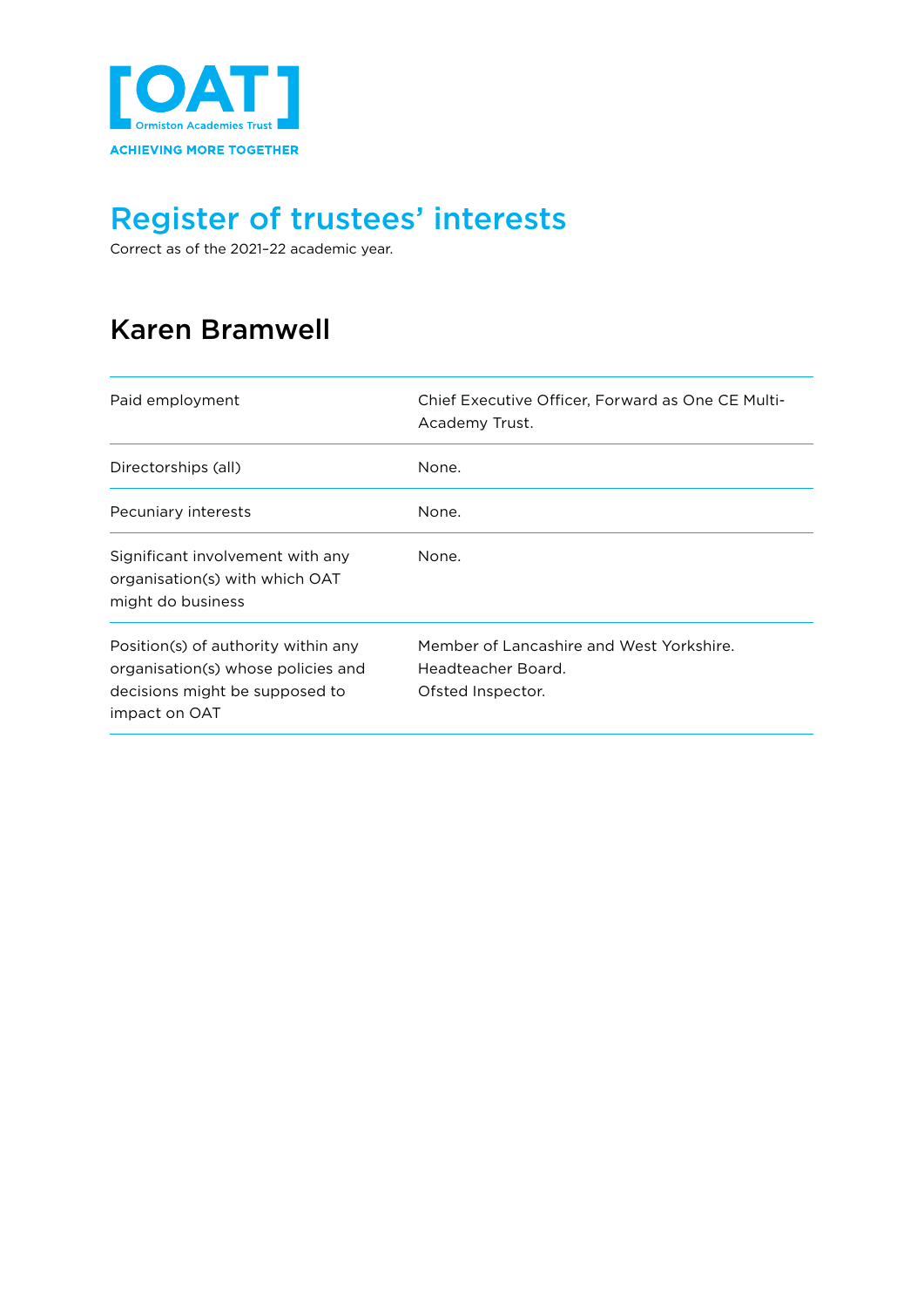

Correct as of the 2021–22 academic year.

#### Ian Brookman

| Paid employment                                                                                                              | Practice Director, WP Thomson.                                                           |
|------------------------------------------------------------------------------------------------------------------------------|------------------------------------------------------------------------------------------|
| Directorships (all)                                                                                                          | Pakenham Consulting Ltd.<br>The Ormiston Trust.<br>Chief Operating Officer, WP Thompson. |
| Pecuniary interests                                                                                                          | None.                                                                                    |
| Significant involvement with any<br>organisation(s) with which OAT<br>might do business                                      | Director, The Ormiston Trust.                                                            |
| Position(s) of authority within any<br>organisation(s) whose policies and<br>decisions might be supposed to<br>impact on OAT | None.                                                                                    |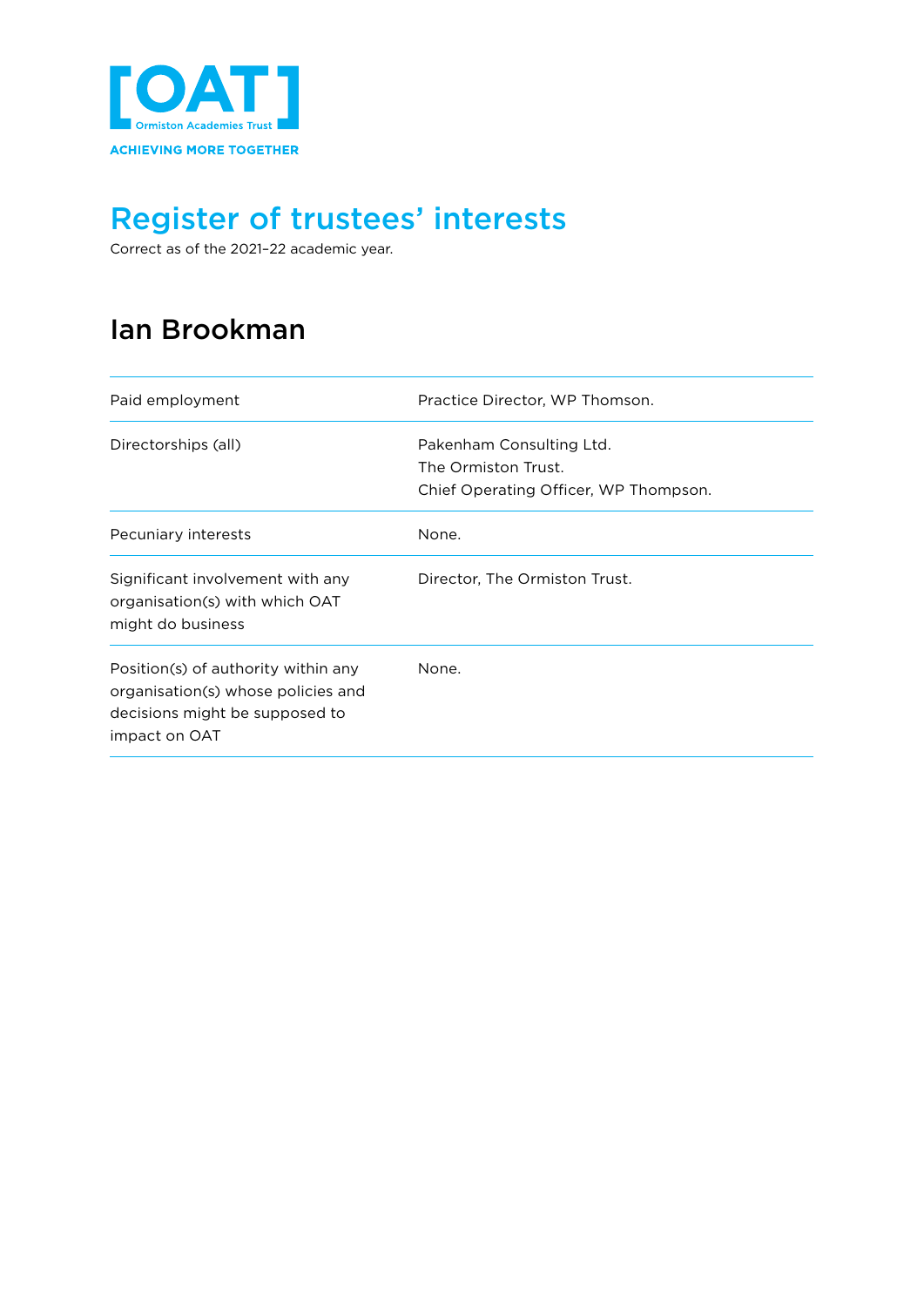

Correct as of the 2021–22 academic year.

### Frances Hall

| Paid employment                                                                                                              | Management Consultant, Corbar Consulting Ltd.        |
|------------------------------------------------------------------------------------------------------------------------------|------------------------------------------------------|
| Directorships (all)                                                                                                          | Corbar Consulting Ltd.<br>CharterGroup Alliance Ltd. |
| Pecuniary interests                                                                                                          | None.                                                |
| Significant involvement with any<br>organisation(s) with which OAT<br>might do business                                      | None.                                                |
| Position(s) of authority within any<br>organisation(s) whose policies and<br>decisions might be supposed to<br>impact on OAT | None.                                                |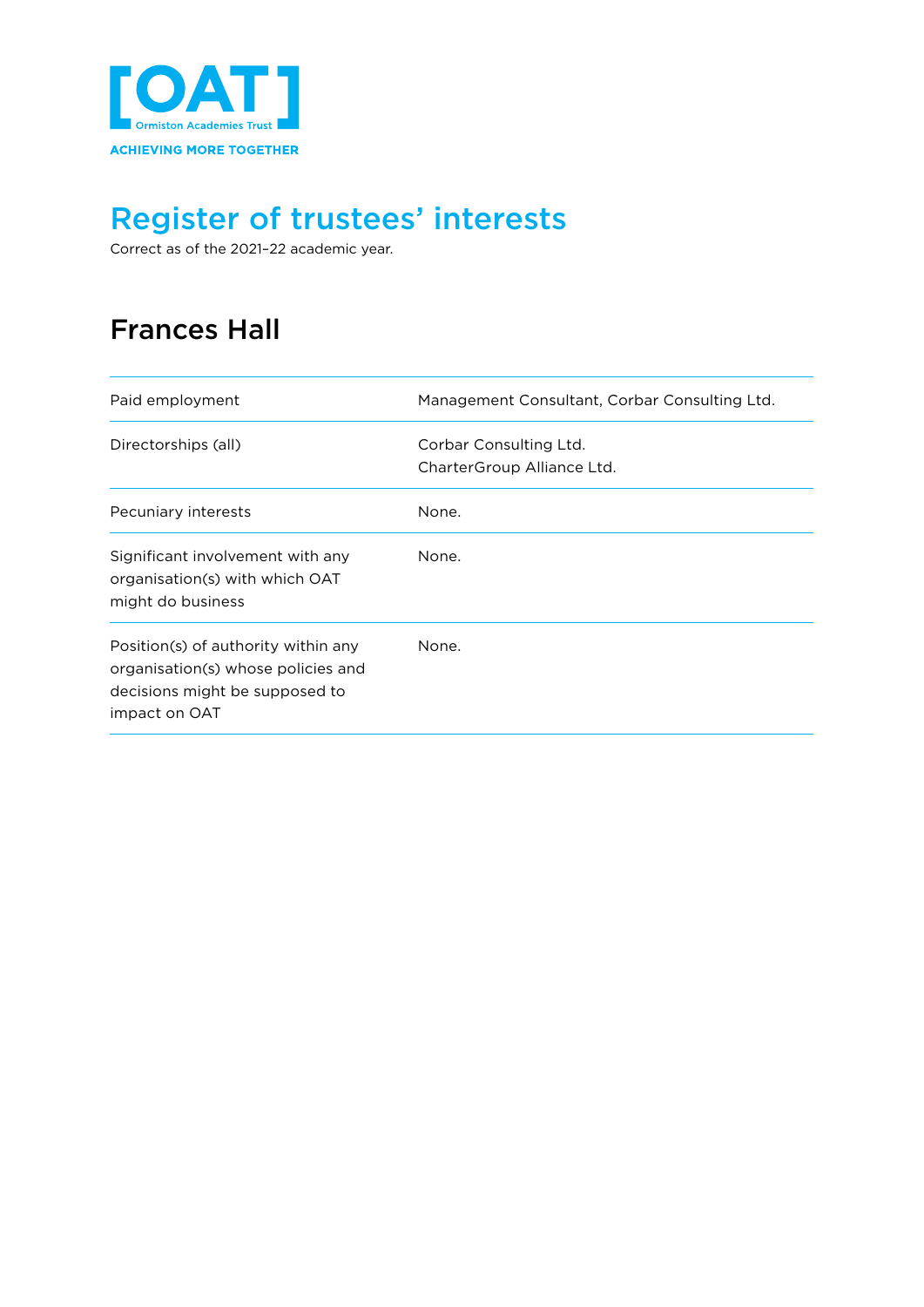

Correct as of the 2021–22 academic year.

### Dr Paul Hann, OBE – Chairman

| Paid employment                                                                                                              | None. |
|------------------------------------------------------------------------------------------------------------------------------|-------|
| Directorships (all)                                                                                                          | None. |
| Pecuniary interests                                                                                                          | None. |
| Significant involvement with any<br>organisation(s) with which OAT<br>might do business                                      | None. |
| Position(s) of authority within any<br>organisation(s) whose policies and<br>decisions might be supposed to<br>impact on OAT | None. |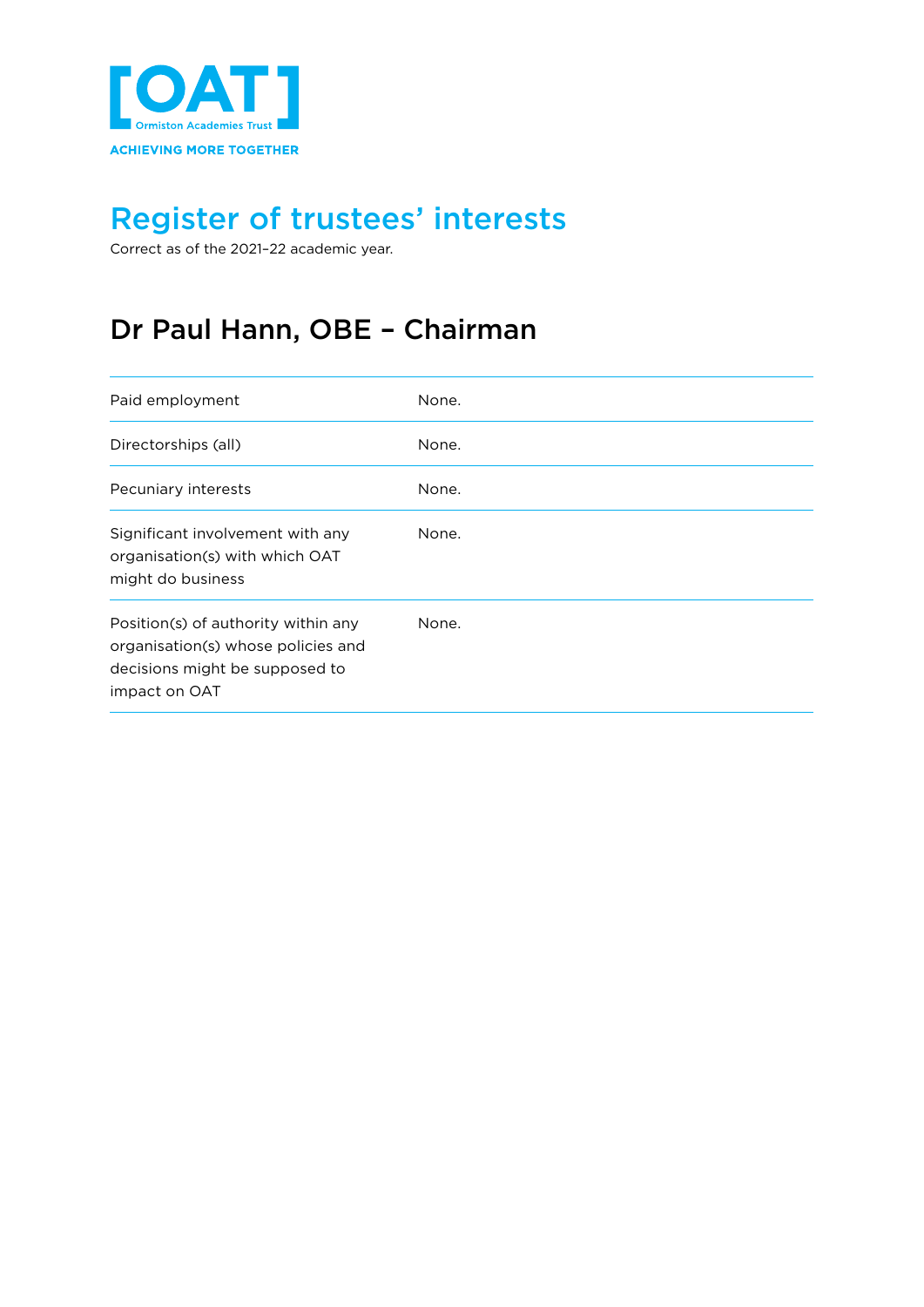

Correct as of the 2021–22 academic year.

### Nick Hudson – Chief Executive Officer

| Paid employment                                                                                                              | CEO, Ormiston Academies Trust.     |
|------------------------------------------------------------------------------------------------------------------------------|------------------------------------|
| Directorships (all)                                                                                                          | BOA (Birmingham Ormiston Academy). |
| Pecuniary interests                                                                                                          | CEO. Ormiston Academies Trust.     |
| Significant involvement with any<br>organisation(s) with which OAT<br>might do business                                      | None.                              |
| Position(s) of authority within any<br>organisation(s) whose policies and<br>decisions might be supposed to<br>impact on OAT | None.                              |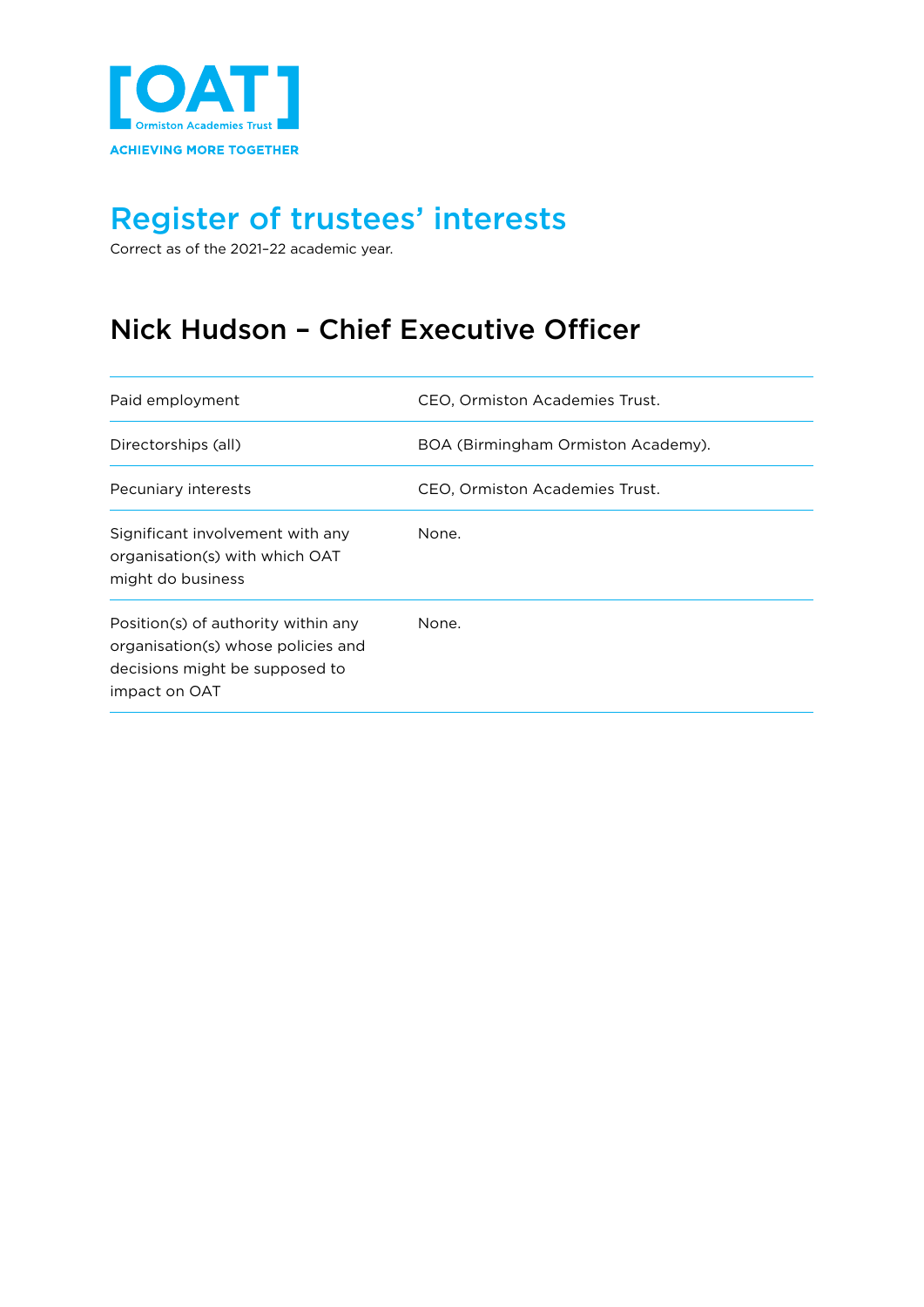

Correct as of the 2021–22 academic year.

### Andrew Jones

| Paid employment                                                                                                              | Supervisory Board Director at Veritas Petroleum<br>Services, BV, Netherlands.                                                                                                                                                                               |
|------------------------------------------------------------------------------------------------------------------------------|-------------------------------------------------------------------------------------------------------------------------------------------------------------------------------------------------------------------------------------------------------------|
| Directorships (all)                                                                                                          | Supervisory Board Director at Veritas Petroleum<br>Services, BV, Netherlands,<br>Commissioner, Irish Lights: Commissioner and<br>Chairman of the Audit and Risk Committee.<br>Spaceright Europe (includes Edtech, Millhouse,<br>Inspirational Playgrounds). |
| Pecuniary interests                                                                                                          | None.                                                                                                                                                                                                                                                       |
| Significant involvement with any<br>organisation(s) with which OAT<br>might do business                                      | None.                                                                                                                                                                                                                                                       |
| Position(s) of authority within any<br>organisation(s) whose policies and<br>decisions might be supposed to<br>impact on OAT | None.                                                                                                                                                                                                                                                       |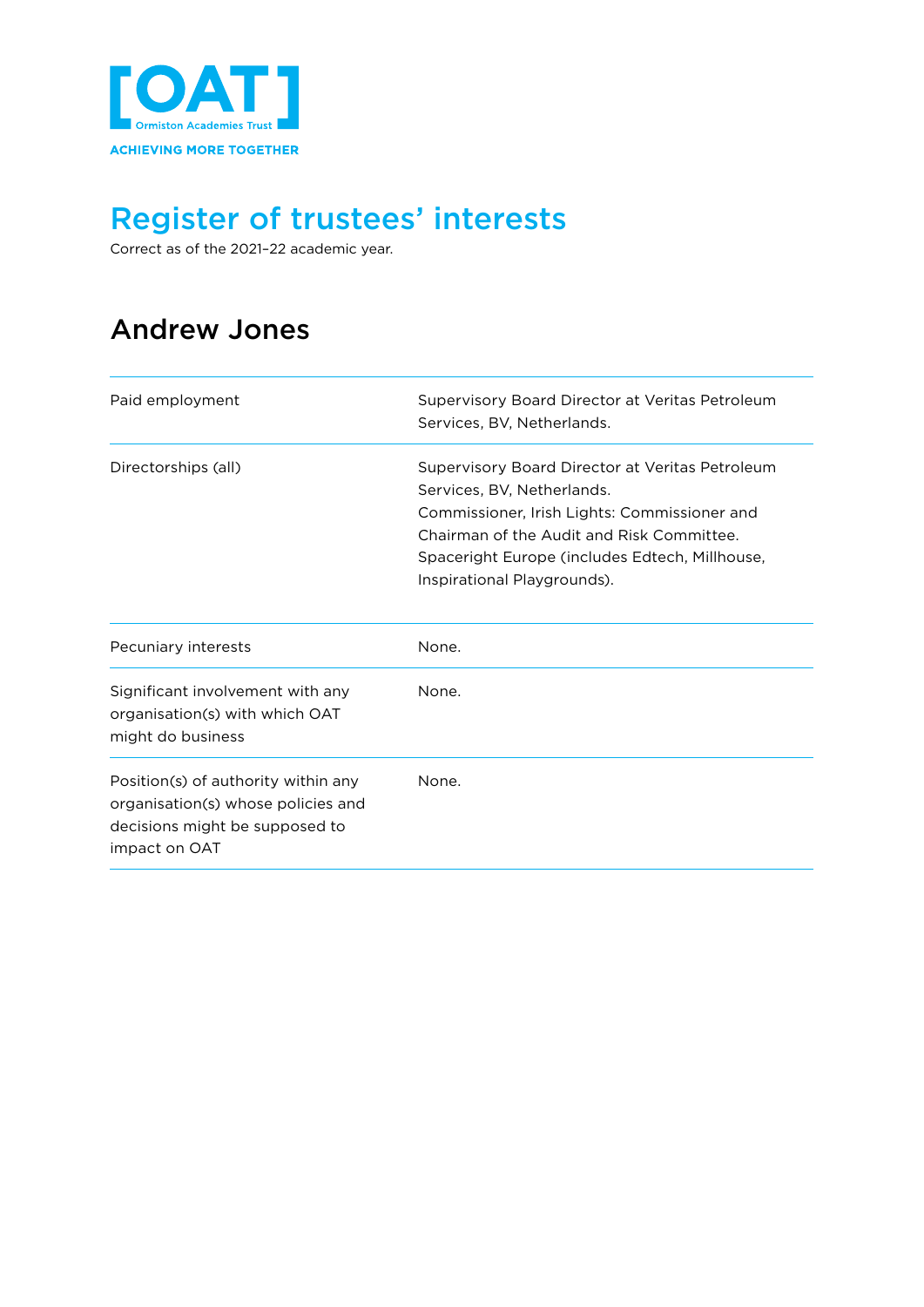

Correct as of the 2021–22 academic year.

### Peter Murray, OBE – Founding Chairman

| Paid employment                                                                                                              | None.                                                                                  |
|------------------------------------------------------------------------------------------------------------------------------|----------------------------------------------------------------------------------------|
| Directorships (all)                                                                                                          | Pavement Properties Ltd.<br>The Ormiston Trust.<br>Governor, Ormiston Sudbury Academy. |
| Pecuniary interests                                                                                                          | Trustee, The Ormiston Trust.                                                           |
| Significant involvement with any<br>organisation(s) with which OAT<br>might do business                                      | The Ormiston Trust.<br>Ormiston Families.                                              |
| Position(s) of authority within any<br>organisation(s) whose policies and<br>decisions might be supposed to<br>impact on OAT | Chair, The Ormiston Trust.                                                             |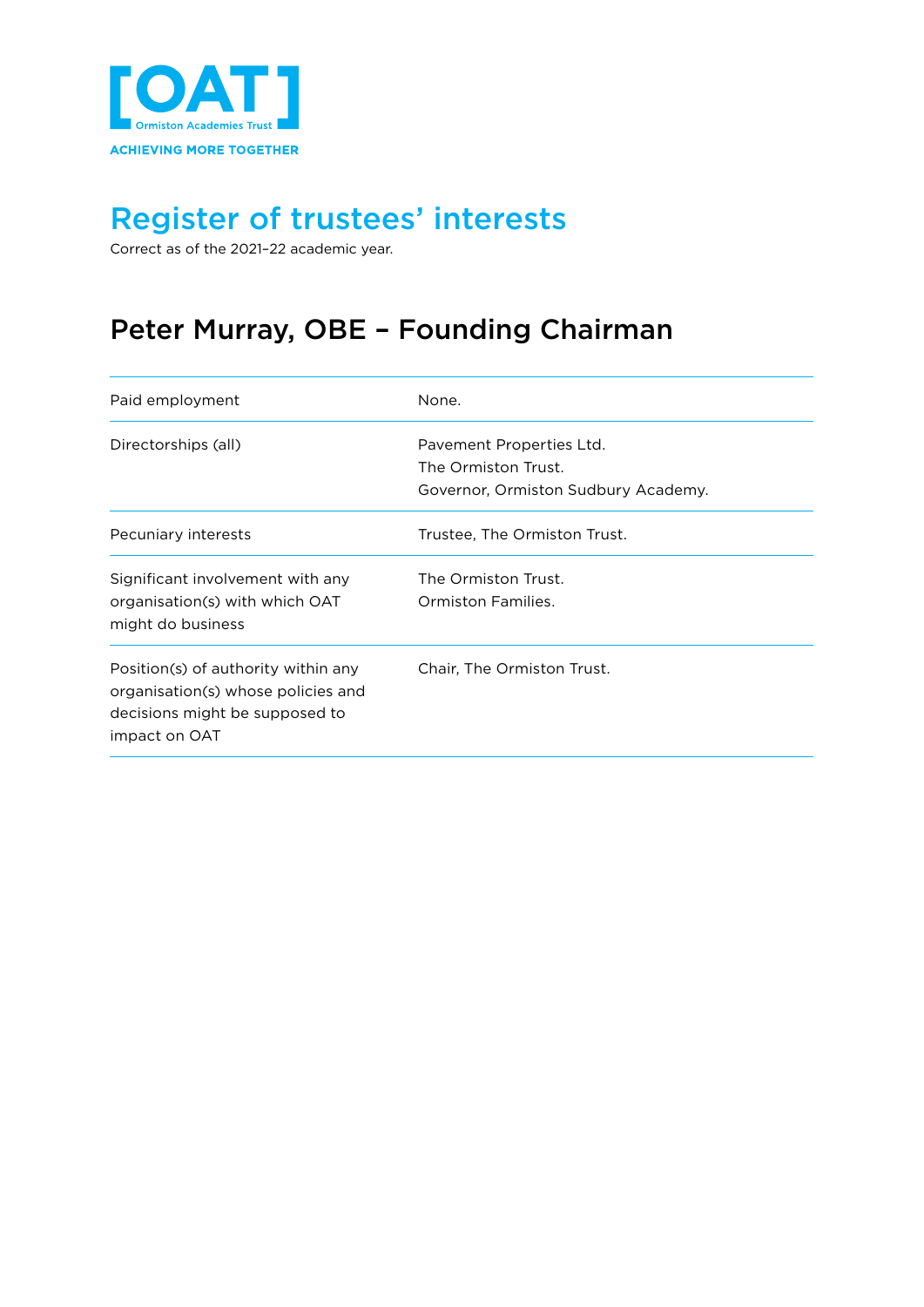

Correct as of the 2021–22 academic year.

### Janet Renou

| Paid employment                                                                                                              | Self-employed Educational Consultant.<br>Educational Consultant with Confederation of<br>School Trusts.<br>Educational Consultant (employed p/t) with<br>Education Personnel Management (from Sept 2021) |
|------------------------------------------------------------------------------------------------------------------------------|----------------------------------------------------------------------------------------------------------------------------------------------------------------------------------------------------------|
| Directorships (all)                                                                                                          | Trustee, Enquire Learning Trust, Wakefield.                                                                                                                                                              |
| Pecuniary interests                                                                                                          | None.                                                                                                                                                                                                    |
| Significant involvement with any<br>organisation(s) with which OAT<br>might do business                                      | Consultant for Confederation of School Trusts,<br>Nottingham.                                                                                                                                            |
| Position(s) of authority within any<br>organisation(s) whose policies and<br>decisions might be supposed to<br>impact on OAT | None.                                                                                                                                                                                                    |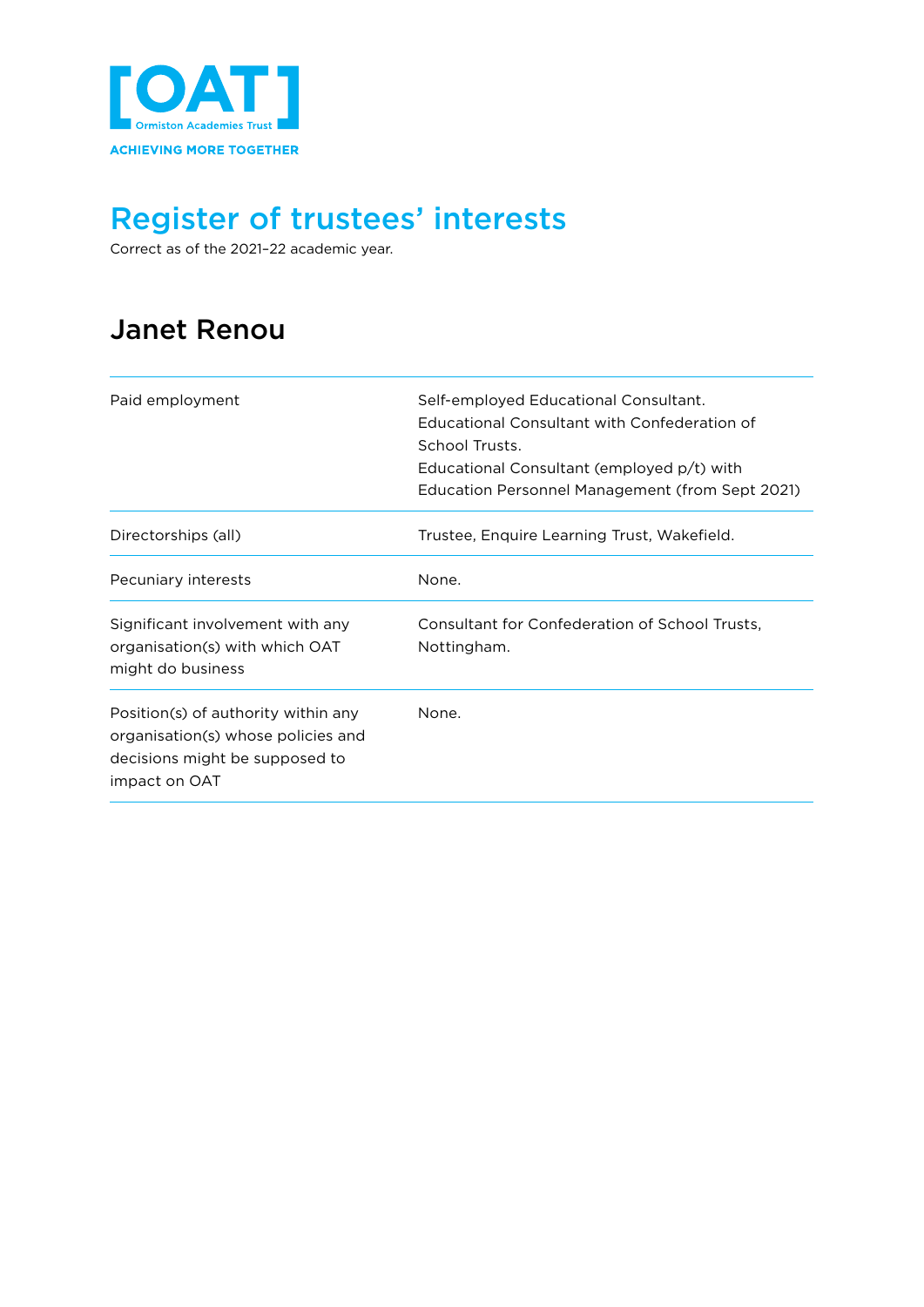

Correct as of the 2021–22 academic year.

#### Kate Rutherford (resigned 10/09/2020)

| Paid employment                                                                                                              | Principal, Ormiston Herman Academy.<br>Executive Principal, Ormiston Cliff Park Infant Academy<br>Executive Principal, Ormiston Cliff Park Junior Academy |
|------------------------------------------------------------------------------------------------------------------------------|-----------------------------------------------------------------------------------------------------------------------------------------------------------|
| Directorships (all)                                                                                                          | None.                                                                                                                                                     |
| Pecuniary interests                                                                                                          | Husband (Mr Paul Rutherford), occasional supplier of<br>workwear, Main Man Supplies.                                                                      |
| Significant involvement with any<br>organisation(s) with which OAT<br>might do business                                      | None.                                                                                                                                                     |
| Position(s) of authority within any<br>organisation(s) whose policies and<br>decisions might be supposed to<br>impact on OAT | Vice Chiar of Governors, Edward Worlledge Ormiston<br>Academy.                                                                                            |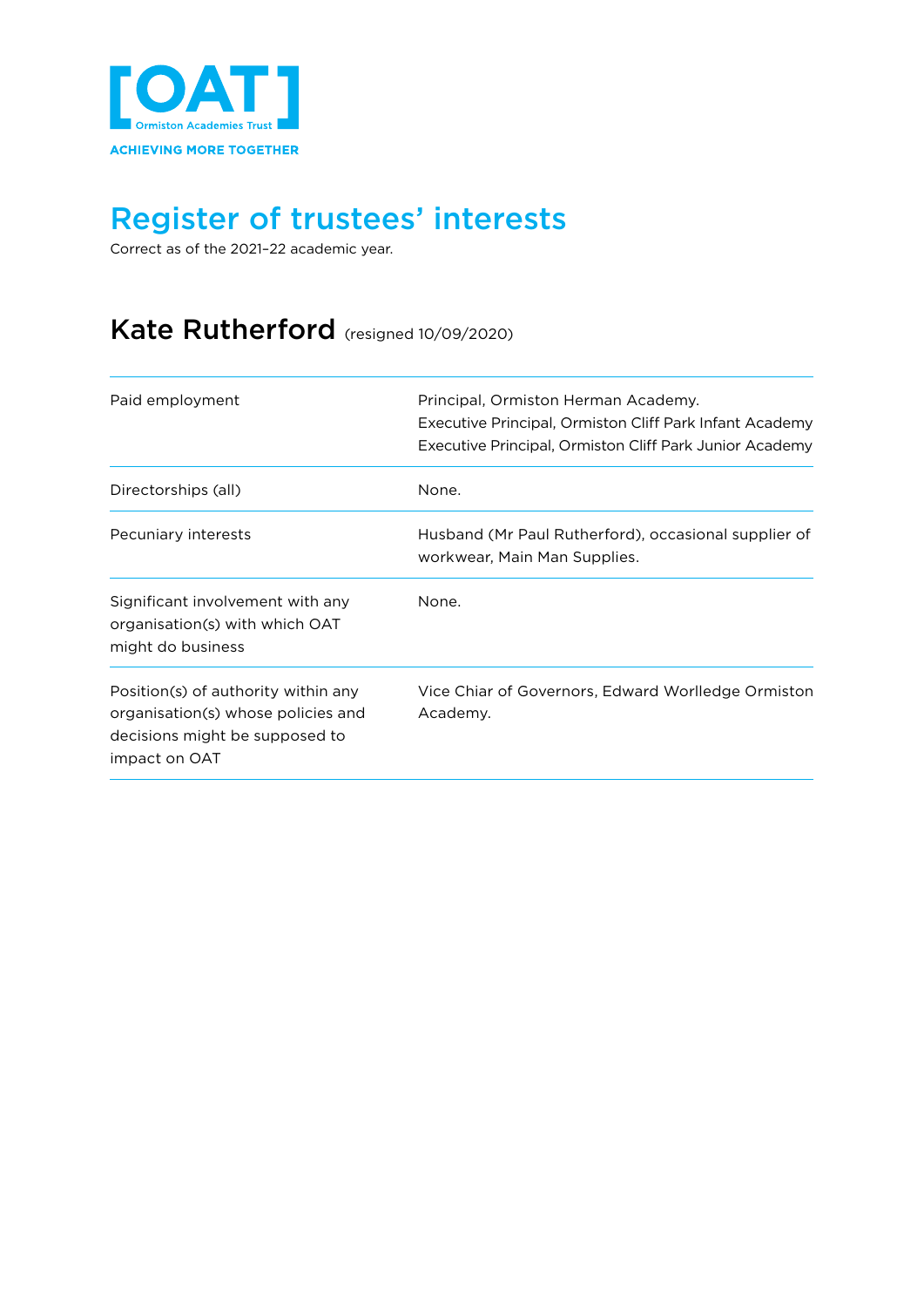

Correct as of the 2021–22 academic year.

### Bal Samra

| Paid employment                                                                                                              | None.                                                                                  |
|------------------------------------------------------------------------------------------------------------------------------|----------------------------------------------------------------------------------------|
| Directorships (all)                                                                                                          | Chairman, Freesat.<br>Governor, National Film and Television School.<br>Trustee, BAFTA |
| Pecuniary interests                                                                                                          | None.                                                                                  |
| Significant involvement with any<br>organisation(s) with which OAT<br>might do business                                      | None.                                                                                  |
| Position(s) of authority within any<br>organisation(s) whose policies and<br>decisions might be supposed to<br>impact on OAT | None.                                                                                  |